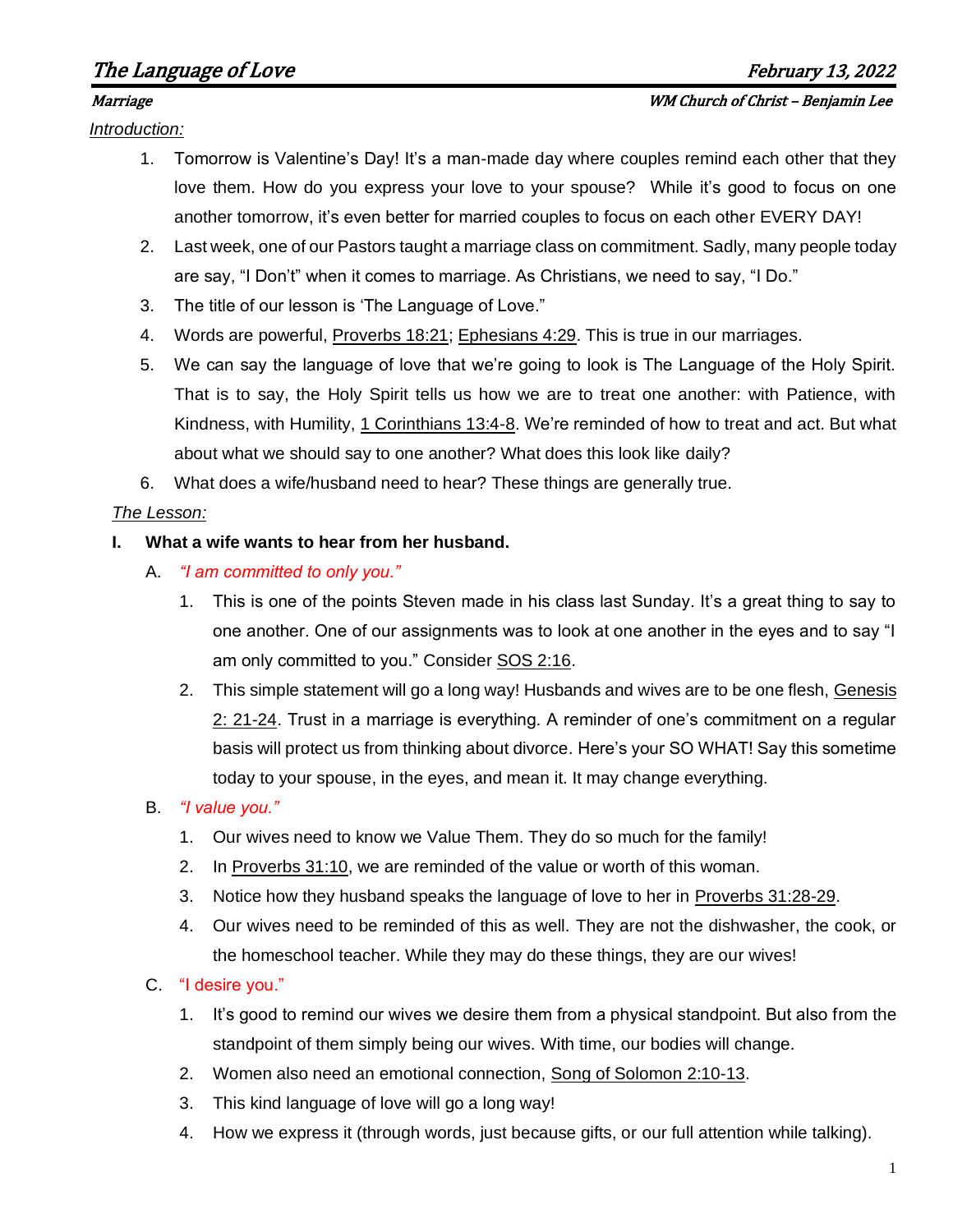## D. *"I cherish you."*

- 1. A wife wants to share her life with a man who cherishes her, Ephesians 5:28.
- 2. Our wives want to know that we belong to them, and they belong to us, SOS 2:16.

# E. *"I love you."*

- 1. Of course, we need to say these words. Yet sometimes these are hard words to say.
- 2. They can be said, and not believed because of our actions.
- 3. Consider Ephesians 5:25, 28, 33. Husbands are to love their wives. In word and action! Jesus demonstrated His love for the church. It was seen. Peter said He loved Jesus in John 21. He said it and demonstrated in His service to Him. We must do the same, 1 Peter 3:7. This will require time and being intentional when it comes to pleasing our spouse.

## *II. What a husband wants to hear from his wife*

- A. *"I love you."*
	- 1. Like wives, husbands need to be reminded of it as well.
	- 2. Wives are to love their husbands, Titus 2:4.
	- 3. There's often perception men don't need to hear these words. I love to hear them.

# B. *"I'm proud of you."*

- 1. It feels good when you know your wife is proud of you. Hearing it goes a long way!
- 2. Tell your husband you are proud of him. Be specific: his work ethic, his cooking skills, his handling of the finances, etc. The woman in SOS seemed to, SOS 5:10-14.

# C. *"I want you."*

- 1. A man wants to know that his wife wants him physically. In the dream sequence in SOS 3:1-4, the woman wants her beloved!
- 2. Expressing to your husband that you desire him and want him is good, Hebrews 13:4.
- 3. There's nothing wrong or sinful in doing this either.
- 4. Husbands and wives should enjoy the sexual relationship with one another.

# D. *"I need* from you."

- 1. When it comes to men, we need a lot of direction. Hints don't typically work.
- 2. Men are like waffles and women are like spaghetti. Men compartmentalize like the little squares on a waffle. But try eating one piece of spaghetti. That often will not work.
- 3. Tell him what you need. Believe it or not, most men will thank you! We're not the best at communicating. We are to understand our wives, 1 Peter 3:7. You can help us with this by speaking clearly.

## E. *"I believe in you."*

1. As the head of the family and leader of the house, it's critical husbands know that their wives believe in them. I think this would fall into Ephesians 5:33.